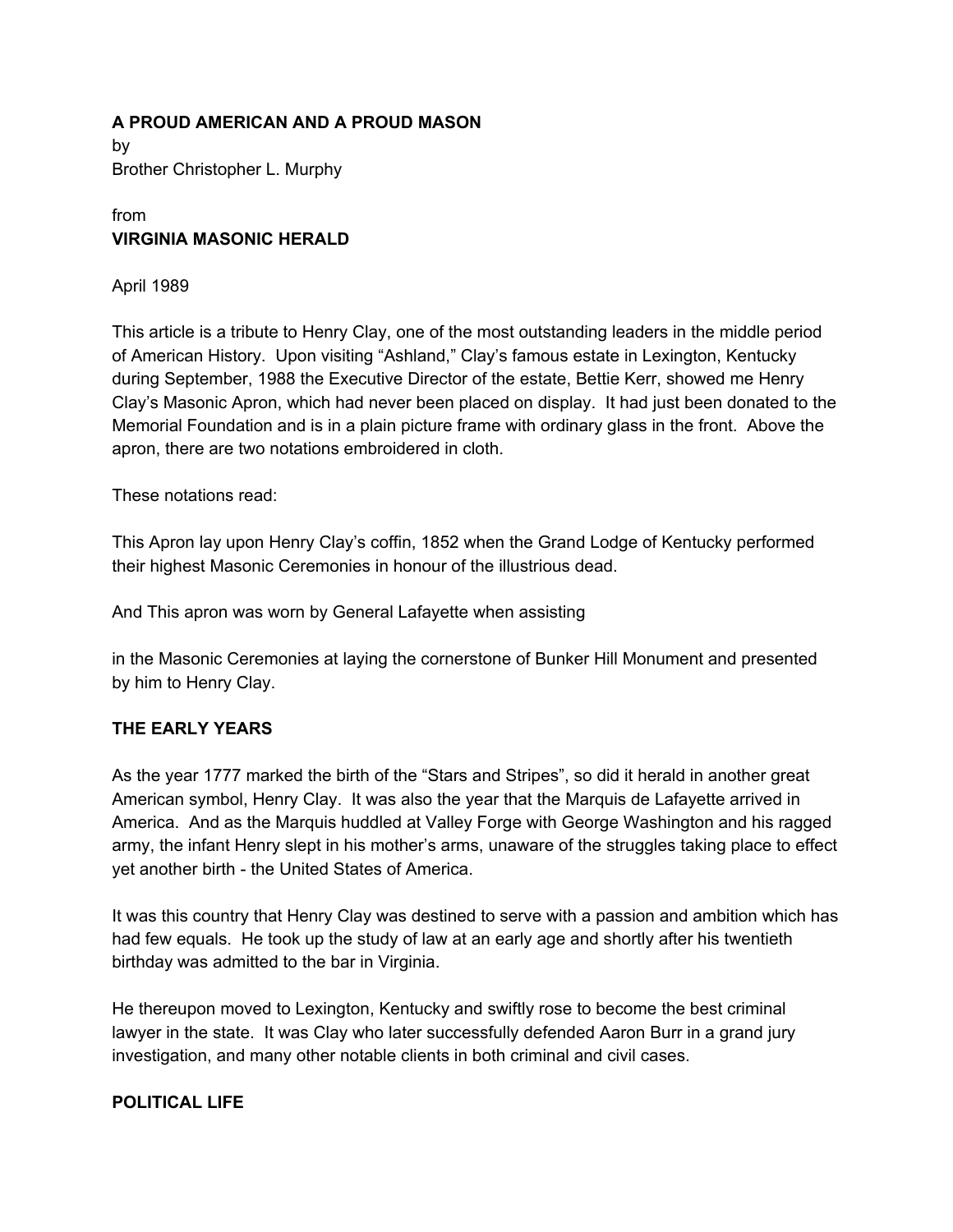Clay's political life began shortly after he arrived in Lexington. An excellent speaker, and man of dynamic action, he won the confidence of the Republic voters and in 1803 was elected to the Kentucky legislature. Then his appointment to serve an unexpired term in the U.S. Senate in 1806 provided national exposure for his political genius. From this point on, he exerted a tremendous influence in the direction of his country.

In all, Clay served as the U.S. Senator from Kentucky for nearly fifteen years. In addition, he served in the U.S. House of Representatives for thirteen years and was speaker of the House. He was one of the negotiators of the Treaty of Ghent, which ended the war of 1812, and served as Secretary of State under President John Quincy Adams.

Clay's remarkable skill in effecting a compromise between differing political factions earned him the reputation as "The Great Compromiser." Indeed, largely through his efforts, the Civil War was delayed for a decade. In his connection, historians have reasoned that had the war broken out ten years earlier, it ia probable that the South would have won. This is because the strength of the North was far less at that time.

Clay's distinguished political career established him three times as a candidate for the presidency of the United States. Much to his disappointment, however, the scales never tipped in his favor. True to his character, he consoled himself with his now famous statement, "I would rather be right than be President."

In his personal life, Henry Clay was a man of considerable wealth and social position. He and his wife, Lucretia had eleven children (six daughters and five sons). Of these, only four sons outlived him. His direct line ended in 1887 with the death of his son, John M Clay. Henry loved his home, "Ashland," a stately mansion on some 600 acres of beautiful Kentucky countryside.

He was fond of cards, horse racing, and appreciated fine liquor. A stroll through the old "Ashland" house also reveals exquisite taste in furnishings and decorations. An unusual "conversion seat" (a couch shaped like a backward "S:) in the master bedroom echoes the intimacy he shared with his wife, Lucretia.

Of his home, Clay once wrote to a friend: "I am in one respect better off than Moses. He died in sight of, and without reaching the Promised Land. I occupy as good a farm as any he would have found had he reached it, and "Ashland" has been acquired not by hereditary descent but by my own labours."

The Clays used their home to entertain many prominent people of the time. Such include the Marquis de Lafayette, James Monroe, William Henry Harrison, Martin Can Buren, and Abraham Lincoln. A young girl, Mary Todd, who lived in the area and frequently visited the Ashland estate, became Lincoln's wife.